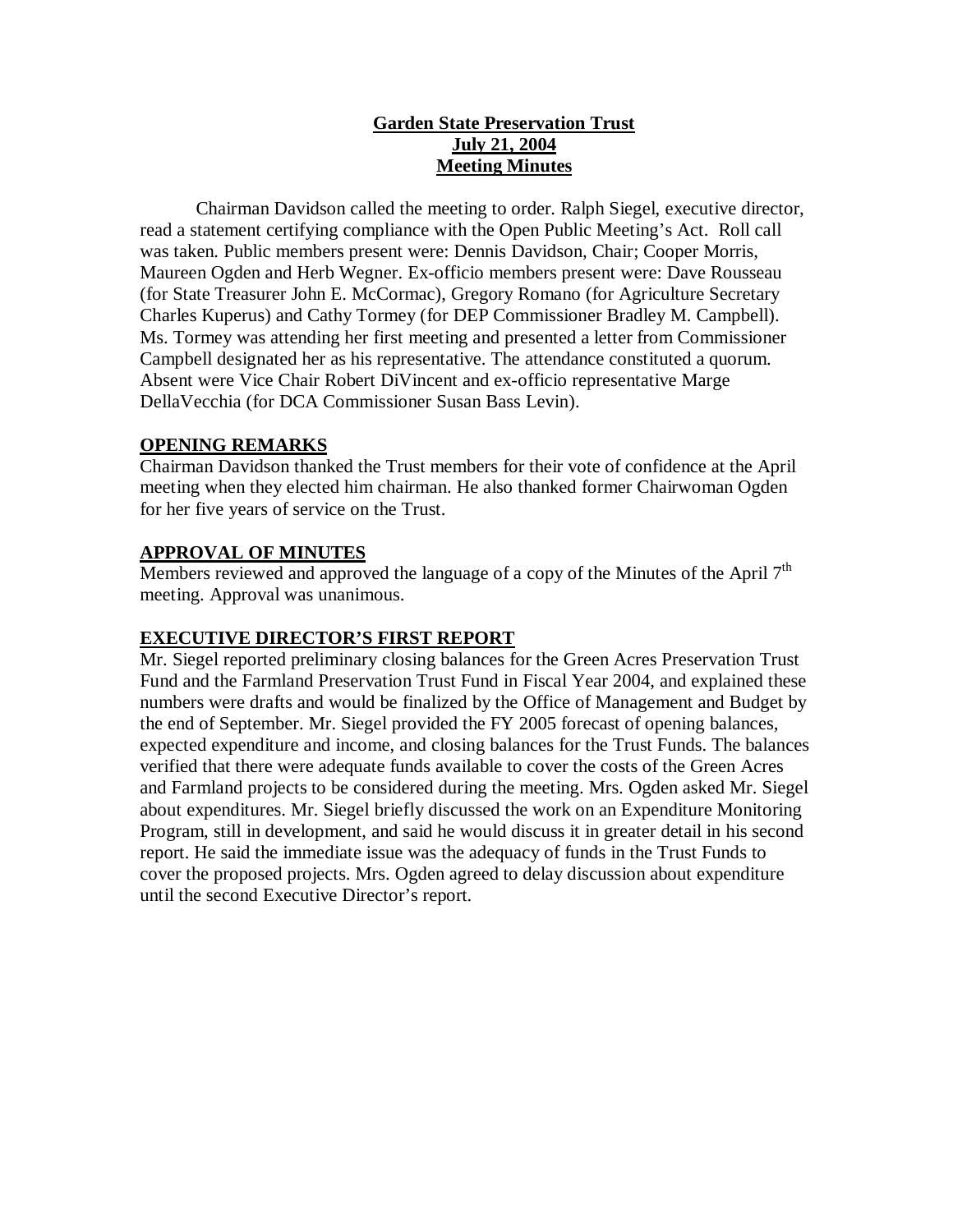### **PRESENTATION BY GREEN ACRES**

John Flynn, Administrator of the Department of Environmental Protection's Green Acres Program, presented the Program's recommendations for land acquisition and park development projects for FY2005. Recommendations totaled \$225 million. Mr. Flynn reported applications and requests totaled \$473 million.

Mr. Flynn acknowledged the \$225 million exceeded the \$120 million allocated in the original language of the Act. However, he said the acceleration of expenditures would avoid lost opportunities to acquire land and that a significant portion of the \$225 million includes funding for park development. Mr. Flynn broke down the \$225 million as follows: \$75 million for State land acquisition projects, \$77 million for Municipal and County land acquisition projects, \$50 million for local park development and \$23 million for acquisition by Nonprofit organizations. He stated that Green Acres was currently in negotiations for 380 properties.

Ms. Ogden inquired how Green Acres evaluates projects in urban areas in balance with an objective of preserving open space acreage. Mr. Flynn acknowledged it is difficult to find open space opportunities in urban areas and the emphasis there has been on improving recreational facilities. In a specific case, Mrs. Ogden asked if the acquisition of an available Conrail easement in Hudson County would take priority over redevelopment funds for existing parks. Mr. Flynn said such an acquisition would take precedence and he said there are several opportunities to partner with other organizations to acquire open space in urban areas.

Mr. Morris asked if Green Acres acquisition projects in urban areas took priority over development projects in the same area. Mr. Flynn said they did but he reiterated the policy is driven by the reality there are more opportunities for park development than for land acquisition in urban areas.

Mr. Wegner asked how many acres the money earmarked for acquisition would protect. Mr. Flynn said varying property values make it difficult to set specific acreage targets. Mr. Flynn said local governments and conservation agencies bring as much funding to their projects as the Green Acres program provides.

Chairman Davidson thanked Mr. Flynn for his presentation.

### **RESOLUTIONS**

 Resolution 04-003 To Approve Green Acres State Acquisition, Local Grants And Local Park Development Projects

Moved by Mr. Rousseau, seconded by Ms. Tormey. This resolution was approved 7-0.

Resolution #04-004 to approve Green Acres Nonprofit Projects

Chairman Davidson recused himself from these proceedings. Moved by Ms. Tormey, seconded by Ms. Ogden. This resolution was approved 6-0 with Mr. Davidson's recusal and abstention.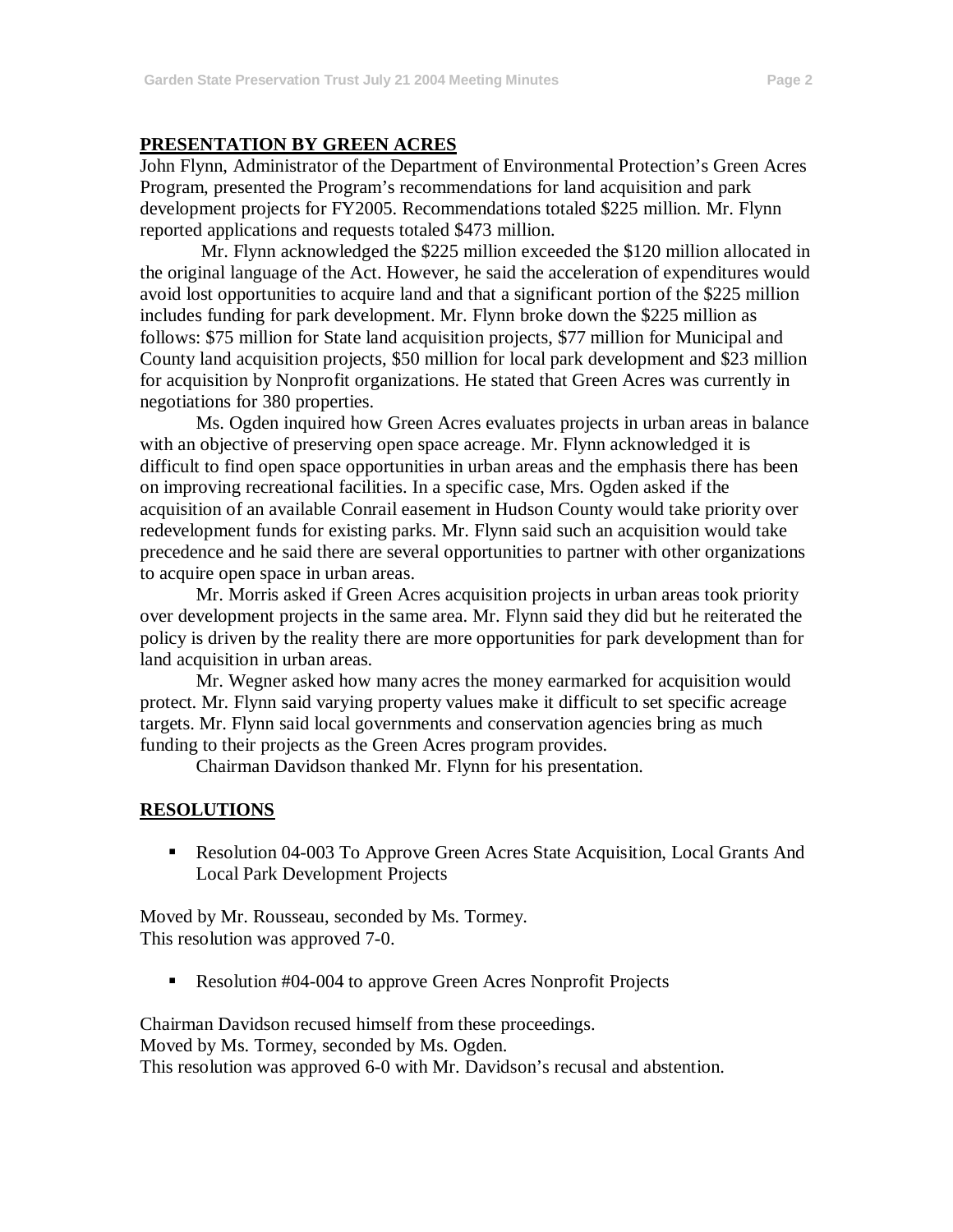#### **PRESENTATION BY FARMLAND PRESERVATION PROGRAM**

Rob Baumley, Assistant Director of the State Agriculture Development Committee (SADC), conducted the presentation. Mr. Baumley said just as Green Acres saw a need to accelerate their expenditures, the same premise held for Farmland Preservation Program. Mr. Baumley said his agency is working to achieve the Governor's goal of preserving 20,000 acres this year and that the program had since inception preserved over 127,000 acres on 1,149 farms.

The program is requesting their largest appropriation ever with a recommendation of \$130 million. The total figure represents \$117 million in new money requests from bond proceeds and about \$13 million from previously appropriated funds being reallocated.

Mr. Baumley broke down the recommendations as follows: \$39.8 million in County Easement Purchase program representing 107 farms and 6,280 acres in 16 counties; \$19.5 million for the State Direct Easement Purchase program representing projects in 10 counties; \$8 million for the Pinelands County Easement Purchase program representing 12 projects with about 4,000 acres; \$25 million for the Fee Simple program; \$25 million for the Planned Incentive Grant program allocating funds for municipalities and counties to preserve farms in SADC approved planning areas, and \$2.5 million for Nonprofit organizations representing six projects and 1,500 acres.

Mr. Wegner asked how the associated costs for appraisals and title search were to be are paid. Mr. Baumley said they are included as a lump sum in the requested funds in order to expedite appraisals. Mr. Romano told members about the problem with having to wait for an appropriation before ordering appraisals and executing a contract with a landowner.

Mr. Wegner, Mr. Morris, Mr. Romano and Mr. Baumley discussed the abundance and beauty of operating farms in Salem County. Mr. Wegner and Mr. Morris said preservation in this area must be a priority because it is the section of New Jersey where agriculture remains a "serious" industry.

Mr. Wegner suggested the GSPT pursue a State and Federal income tax exemption for income earned by landowners from land preservation. Ms. Ogden requested the GSPT staff prepare a resolution supporting that exemption. Mr. Rousseau noted that the tax savings to a New Jersey farmer from a State exemption to the capital gains tax would be minimal compared to a Federal tax exemption.

Chairman Davidson asked Mr. Baumley which programs had the best expenditure rates and which had the worst. Mr. Baumley said that with regard to timeliness of expenditure, the various programs would be ranked as follows: Fee-Simple, State Direct Easement Purchase, County Direct Easement Purchase and Pinelands County Direct Easement Purchase, the Nonprofit program and the Planning Incentive Grants.

Mr. Baumley said reasons why expenditure takes so long include municipalities and nonprofit agencies which lack the resources and have frequent changes in attorneys. Mr. Baumley said the objective of the SADC staff in reviewing farmland preservation projects was to ensure everything is done correctly to the SADC's standards so those in the future will not ask, "What happened on this closing?"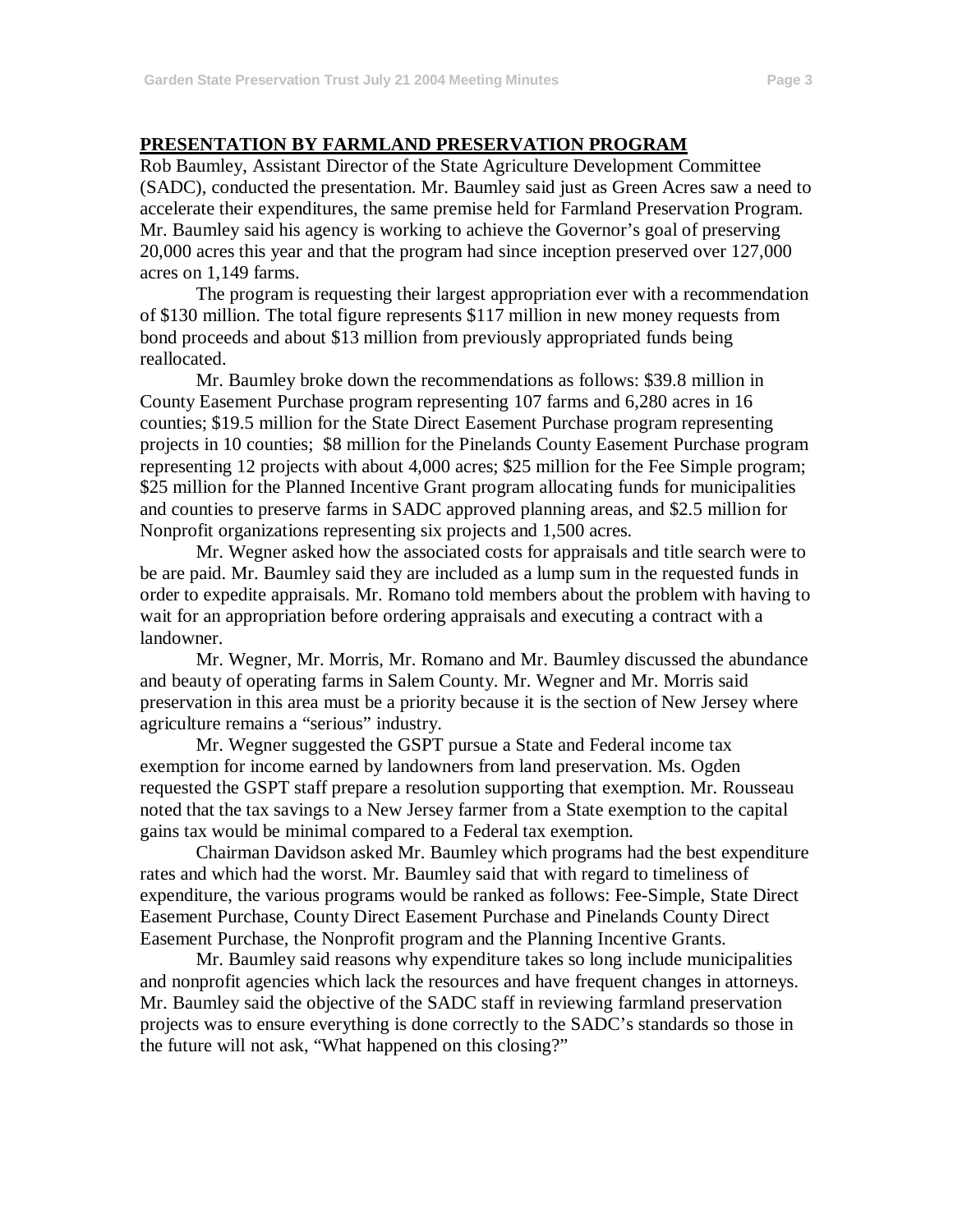## **RESOLUTIONS**

 Resolution 04-005 To Approve the State Agriculture Development Committee County Easement Purchase, Pinelands County Easement Purchase, State Direct Easement Purchase, Planning Incentive Grant Allocations And State Fee-Simple Purchase Projects

Moved by Mr. Romano, seconded by Mr. Rousseau. This resolution was approved 7-0.

Resolution #04-006 to approve State Agriculture Development Committee Nonprofit Projects

Chairman Davidson recused himself from these proceedings. Moved by Mr. Romano, seconded by Mr. Rousseau. This resolution was approved 6-0 with Mr. Davidson's recusal and abstention.

Mr. Siegel requested a voice-vote resolution to provide staff with the authority to transmit to the Governor's Authority Unit an excerpt of the minutes for the July 21, 2004, GSPT meeting concerning the Green Acres and Farmland Preservation Program project approvals.

Moved by Mr. Romano, seconded by Mr. Rousseau.

• Voice Vote Resolution of the Garden State Preservation Trust Approving the Minutes of the Meeting of June 21, 2004, with regard to Resolutions 04-003, 04-004, 04-005 and 04-006 approving Green Acres and Farmland Preservation Program projects, so these minutes could be immediately transmitted to the Governor's Authority Unit.

This resolution was unanimously approved.

Resolution 04-007 Urging Prompt Consideration Of Senate Bill 1370.

Mr. Siegel explained the GSPT because of investment restrictions incorporated in the 1999 statute was unable to invest Trust Fund money into longer-term, higher yield investments. He said the bill introduced by Sen. John Adler at the GSPT staff's behest would correct this defect and would add as much as \$6 million a year to Trust Fund revenues.

Mrs. Ogden said she had been unaware this restriction existed and that it made no sense.

Moved by Mr. Wegner, seconded by Ms. Ogden. This resolution was approved 7-0.

Resolution 04-008 honoring Christopher J. Daggett For His Tenure and Service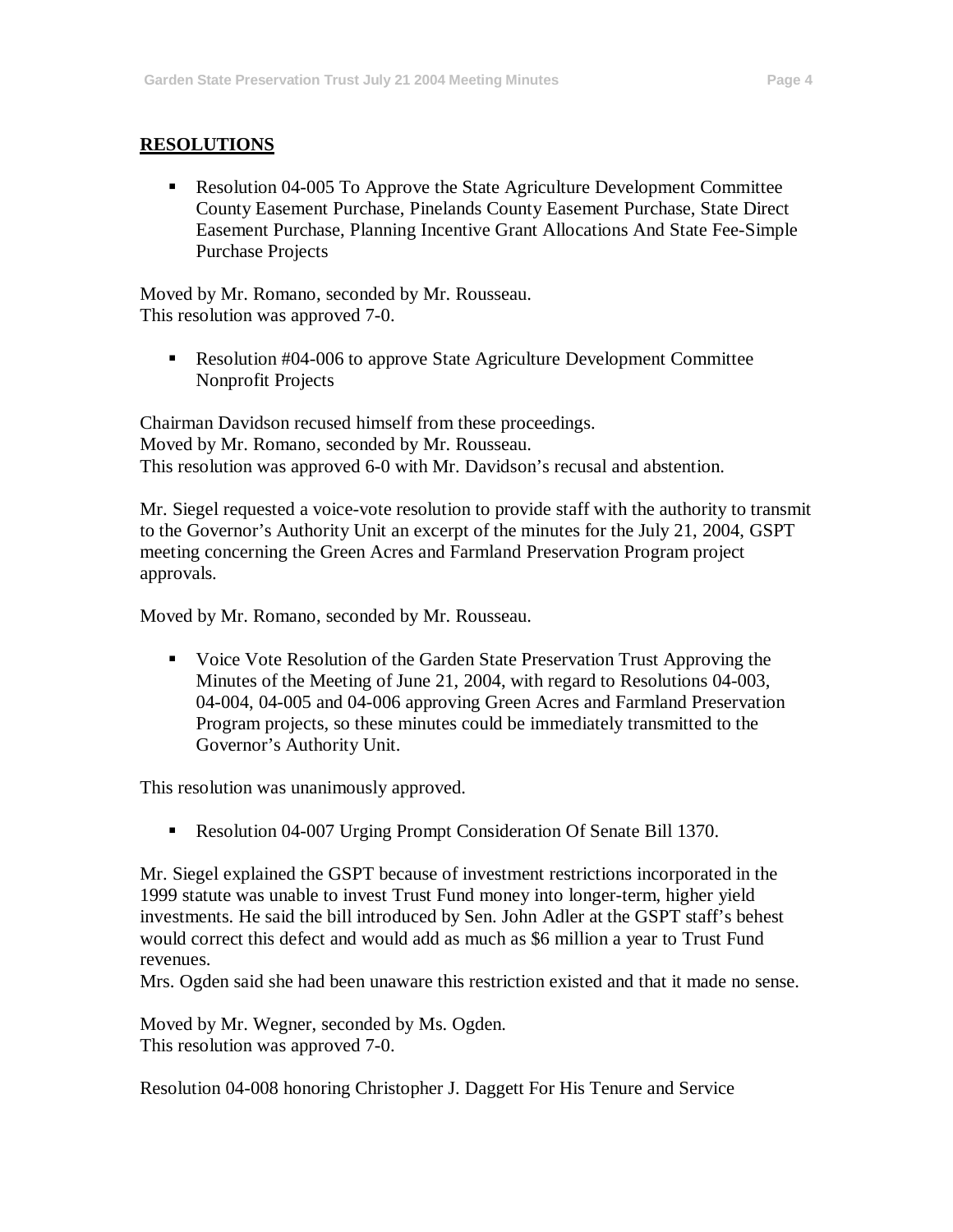Chairman Davidson explained this resolution proposes to erect a plaque or sign in a park near Mr. Daggett's home containing the commemorative statement in the resolution. Several members asked if permission had been received to place this plaque. Mr. Siegel said such inquiry would occur if and when the resolution was approved.

Moved by Mr. Wegner, seconded by Mr. Rousseau. This resolution was approved 7-0.

### **EXECUTIVE DIRECTOR'S SECOND REPORT**

Before embarking on his report, Mr. Siegel addressed Ms. Ogden's inquiry about expenditures. He said staff has been focusing its energy on developing an Expenditure Monitoring Program and a public presentation to explain the program to Trust members, relevant officials and agencies. He said the work is not complete and that a draft of the Expenditure Monitoring Program will first be reviewed with attorneys and cabinet officers.

Mr. Siegel noted the Governor's veto period of the April 7 minutes expired April 24 without action, and so the appointment of Mr. Davidson as chairman, Mr. DiVincent as vice-chairman and Mr. Siegel as secretary/treasurer for 2004 were affirmed and became official.

Mr. Siegel recounted the events of the sale of the forward delivery bond contract on May 5, 2004. He said it was a volatile time in the municipal bond market but the Trust did well. As a result of the rates achieved in our May 5 sale, the final \$150 million to be financed by the forward delivery of bonds can tolerate an interest rate as high as 6.3% and still preserve the GSPT's ability to secure the full \$150 million in bond proceeds. Mr. Siegel said GSPT financial advisors and the lead underwriters, Bear Stearns, both believe it is likely interest rates will remain well below this threshold through the rest of 2004.

Despite positive projections for 2004, Mr. Siegel said the focus of the staff was to prepare the necessary bond documents and to work with the Treasurer's Office to schedule a sale as soon as possible to reduce any market risks. Mr. Siegel announced the finance team was convening via conference call Thursday, July 22, to begin scoping out the preparation for this final bond issue contract, and that he was cautiously hopeful that a Third Continuing Bond Resolution could be put before the Trust at its next meeting.

Mr. Siegel stressed the importance of passing S-1370 and the forfeited income to the Trust Funds because we cannot invest our funds at higher rates.

Mr. Siegel reviewed staff expenditures since the last meeting to include procurement of 300 "Preserved Farmland" signs over the next 18 months, employment of a shared receptionist/Web consultant, retention of Riverfront Associates of Trenton for editorial services in conjunction with the annual report and public relations matters, and continuing retention of Evergreen Capital Management of Princeton for policy consulting. Mr. Siegel introduced Daniel Patrick O'Connell, principal of Evergreen Capital Management, who was in the audience.